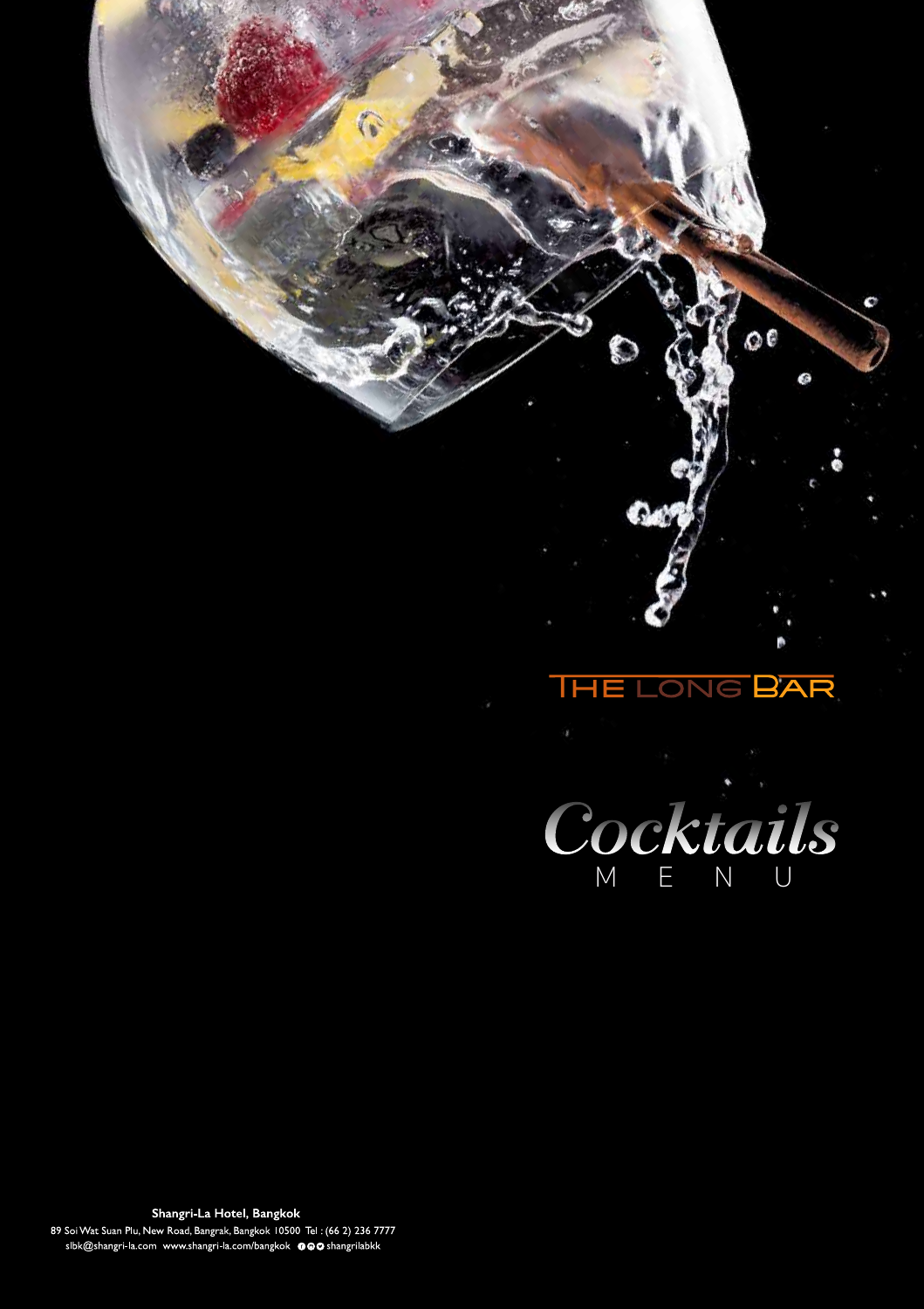

# THE CLASSIC COCKTAILS

Cosmopolitan 320 Absolut Vodka, Triple Sec, Cranberry Juice, Lime Juice

# MARGARITA 320

(Your Choice of Flavour, Frozen or On the Rocks) Original, Mango, Raspberry, Strawberry or Blue Margarita Tequila, Triple Sec, Lime Juice, Sugar Syrup

# Mojito 290

(Original, Flavour of Mango, Raspberry or Strawberry) Havana Club 3 Yrs Rum, Fresh Lime, Lime Juice, Fresh Mint Leaves, Syrup, Soda

# Mai Tai 290

Havana Club 3 Yrs Rum, Dark Rum, Orange Curacao, Pineapple Juice, Lime Juice, Orgeat Syrup

# Pina Colada 320

Havana Club 3 Yrs Rum, Malibu, Coconut Cream, Pineapple Juice

# CAIPIRINHA 290

Cachaça Rum, Fresh Lime, Brown Sugar

# OLD FASHIONED 290

Bourbon Whiskey, Angostura Bitters, Sugar Cube, Orange Slide

Black Russian 290 Vodka, Kahlua

All Prices are in Thai Baht and are Subject to 10% Service Charge and Applicable Government Tax.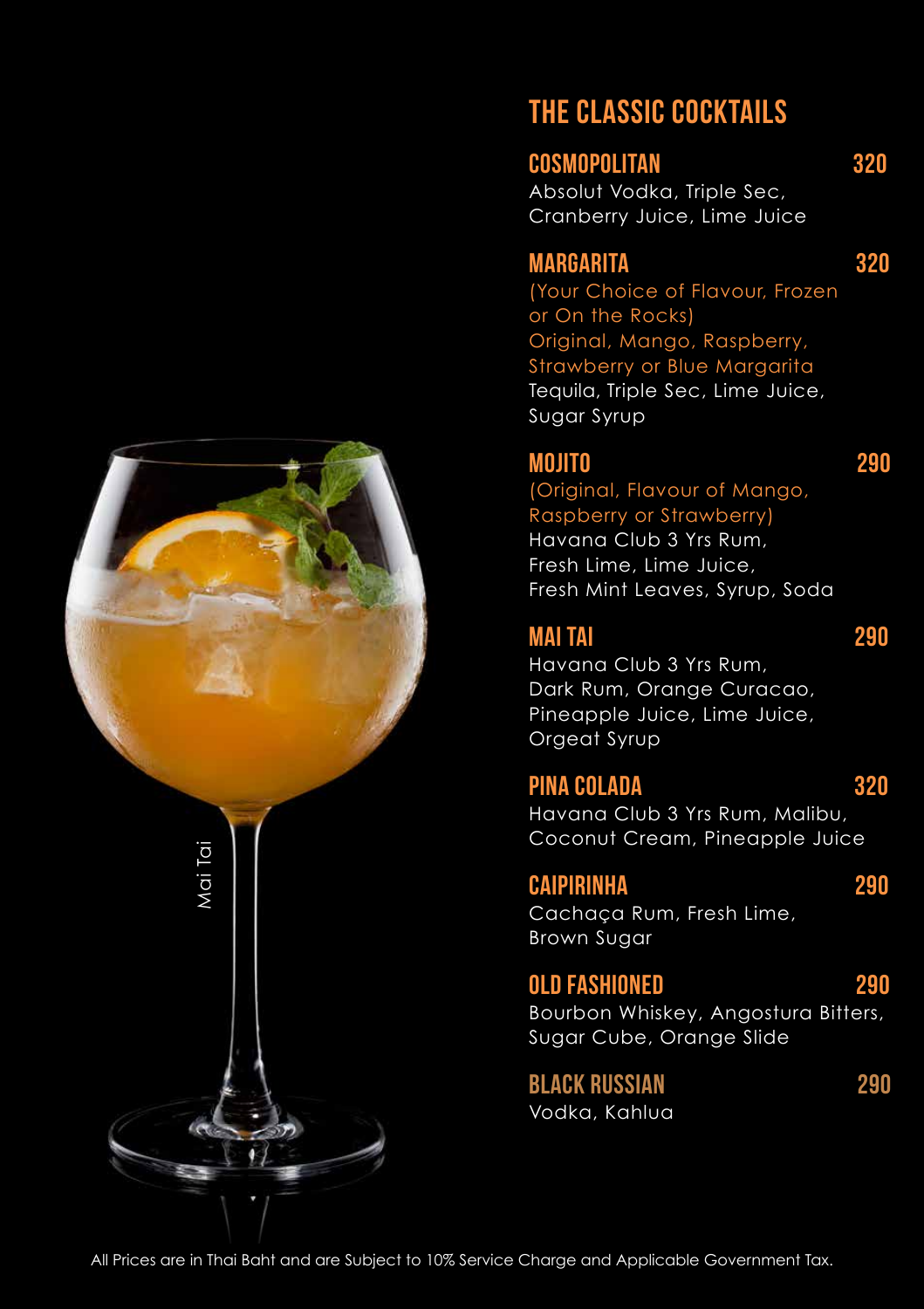# THE CLASSIC COCKTAILS

WHISKY SOUR 290 Bourbon Whiskey, Sweet & Sour Mixed, Bitter

#### WHITE RUSSIAN 290

Vodka, Kahlua and Fresh Cream

#### Long Island IceD Tea 320

Vodka, Rum, Gin, Triple Sec, Tequila, Sour Mix, Coca Cola

#### Bloody Mary 290

Vodka, Tomato Juice, Lime Wedge, Worcestershire Sauce, Tabasco Pepper Sauce, Salt, Pepper

## SINGAPORE SLING **320**

Beefeater Gin, Cherry Brandy, Benedictine DOM, Cointreau, Pineapple Juice, Lime Juice, Grenadine, Angostura Bitter

#### **B52** 290

Baileys, Kahlua, Grand Marnier

#### Cuba Libre 290

White Rum, Fresh Lime Wedge, Coca Cola

#### NEGRONI 320

Beefeater Gin, Campari, Sweet Red Vermouth, Orange Peel

#### BULLFROG 320

Gin, Rum, Vodka, Tequila, Blue Curacao, Lime Juice, Red Bull

## Japanese Slipper 350

Midori, Cointreau, Fresh Lime Juice

# SEA BREEZE 290

Absolut Vodka, Cranberry Juice, Grapefruit Juice, Sweet & Sour Mixed

#### SEX ON THE BEACH 320

Absolut Vodka, Peach Schnapps, Cranberry Juice, Orange Juice

# MOSCOW MULE 290

Absolut Vodka, Ginger Beer, Lime Juice, Peppermint, Lime Slice

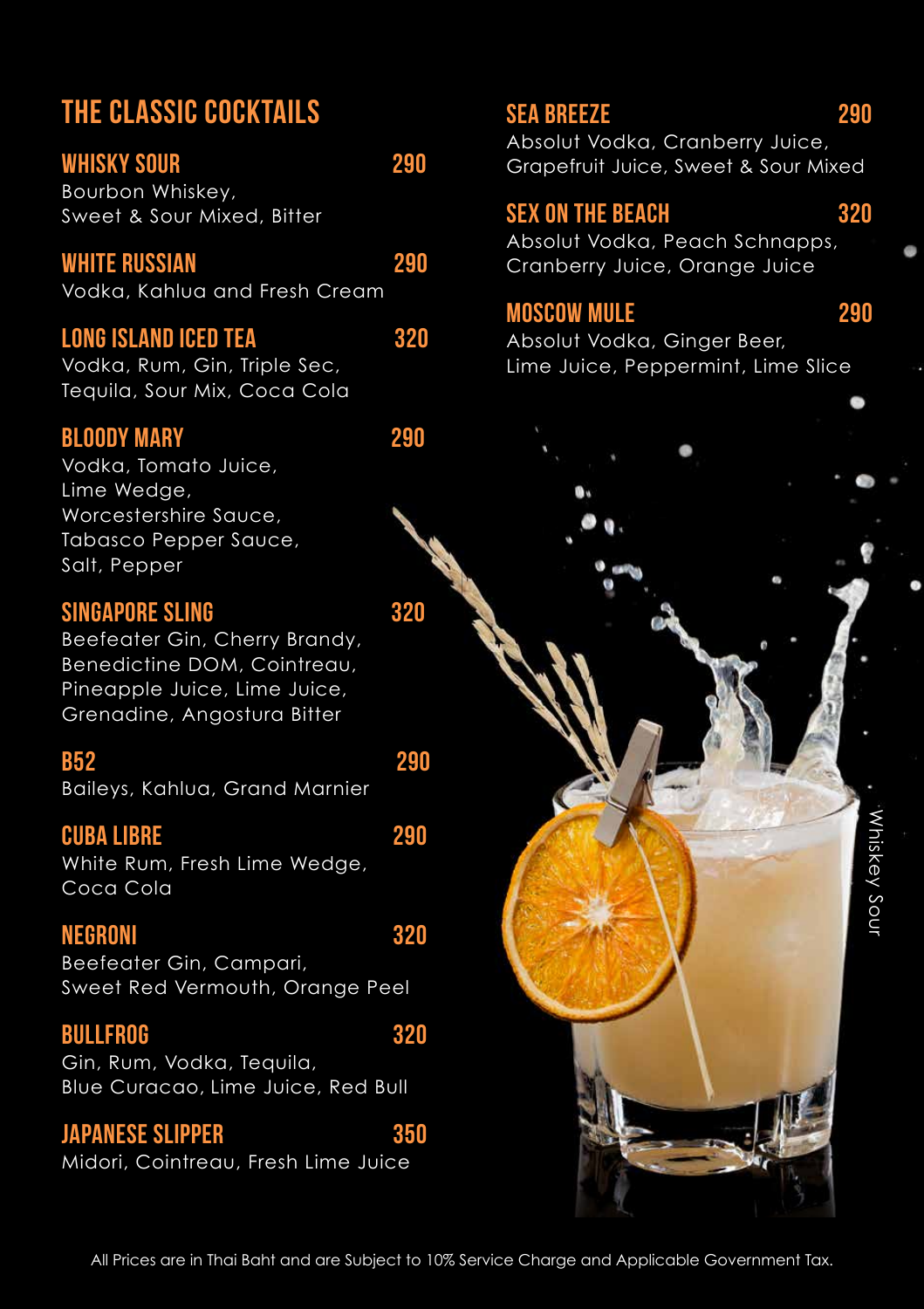# MARTINI SENSATIONS

#### LEMON DROP MARTINI 320

Vodka, Limoncello Liqueur, Lime Juice, Syrup

## Lychee Royal Martini 320

Vodka, Lychee Liqueur, Lime Juice, Syrup

#### Apple Martini 320

Vodka, Apple Liqueur, Apple Juice, Fresh Green Apple

## Classic Espresso Martini 380

Absolut Vanilla Vodka, Kahlua, Double Espresso Coffee, Coffee Bean

# VESPER 325

(James Bond Casino Royal) Gin, Vodka, Dry Vermouth, Twist of Lemon

# Honey Lemongrass Martini 320

Homemade Lemongrass Infused Vodka, Organic Honey, Lime Juice

## 007 Dry Martini 320

Gin or Vodka, Dry Vermouth with Twist Lemon or Olives

# UPGRADE MARTINI

## Premium Gin

|                                                                                                  | LWDL LOTIOLL OF OTLACS                                                                        |                          |
|--------------------------------------------------------------------------------------------------|-----------------------------------------------------------------------------------------------|--------------------------|
| Dry Martin                                                                                       | <b>UPGRADE MARTINI</b>                                                                        |                          |
|                                                                                                  | <b>PREMIUM GIN</b><br>Beefeater 24<br><b>Bombay Sapphire</b><br>Tanqueray<br><b>Hendricks</b> | 380<br>380<br>380<br>440 |
|                                                                                                  | <b>PREMIUM VODKA</b><br>Absolut ELYX<br>Grey Goose<br><b>Belvedere</b>                        | 440<br>440<br>440        |
| All Prices are in Thai Baht and are Subject to 10% Service Charge and Applicable Government Tax. |                                                                                               |                          |

## PREMIUM VODKA

| <b>Absolut ELYX</b> | 440 |
|---------------------|-----|
| <b>Grey Goose</b>   | 440 |
| <b>Belvedere</b>    | 440 |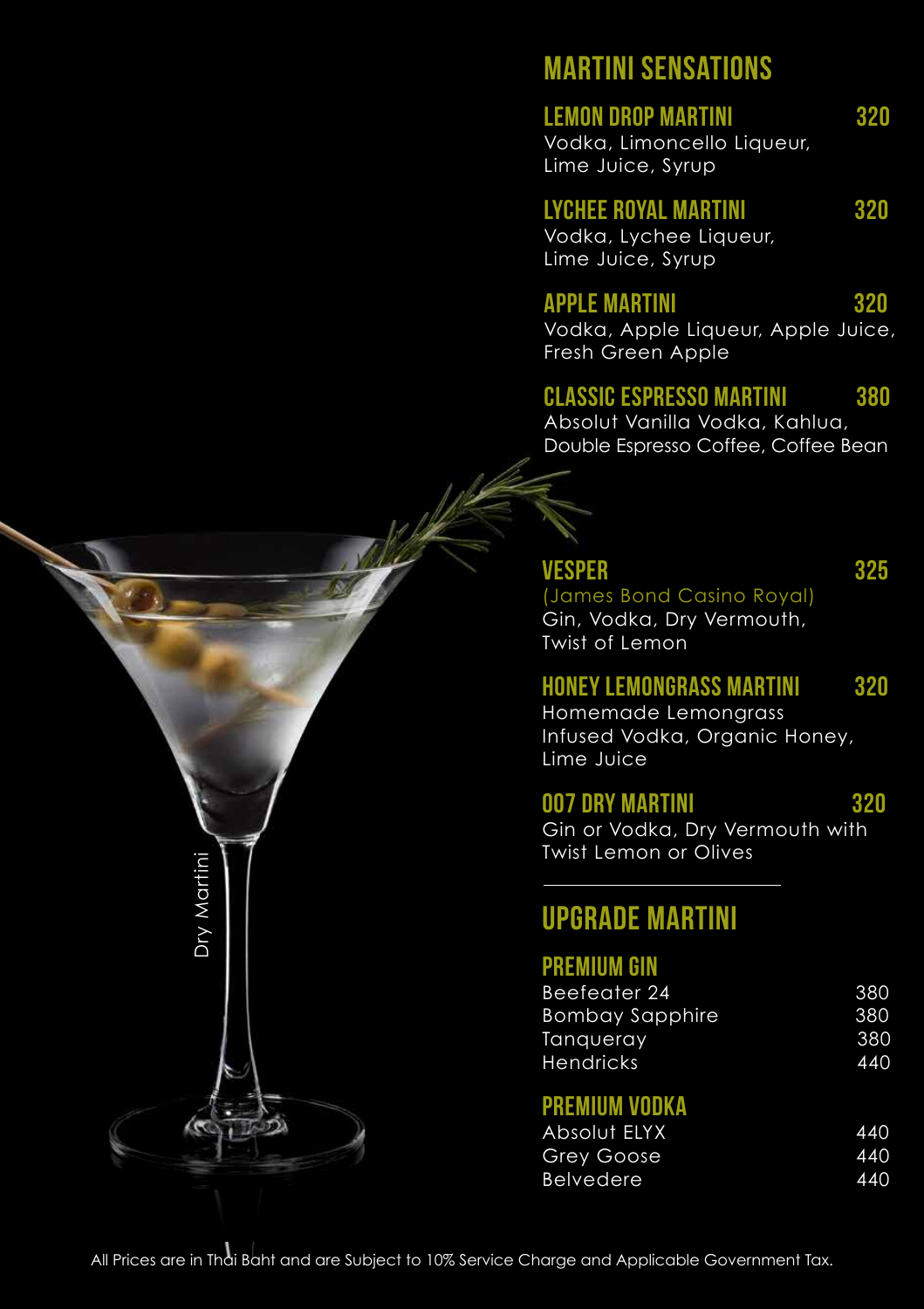

# SPARKLING COCKTAILS

# Bellini

Champagne, Peach Schnapps, Peach Syrup 1,350 Sparkling Wine, Peach Schnapps,

Peach Syrup 420

# Kir Royal

Champagne, Crème de Cassis, Lemon Twist 1,350 Sparkling Wine, Crème de Cassis,

Lemon Twist 420

# Grand Mimosa

Champagne, Grand Marnier, Orange Juice 1,350

Sparkling Wine, Grand Marnier, Orange Juice 420

# **TROPICAL**

Champagne, Cointreau, Orange Juice, Pineapple Juice, Lime Juice, Syrup 1,350

Sparkling Wine, Cointreau, Orange Juice, Pineapple Juice, Lime Juice, Syrup 420

# Champagne Cocktail

Champagne, Cognac, Sugar Cube, Angostura Bitters, Cherry 1,350

# FRENCH<sub>75</sub>

Champagne, Gin, Sugar Syrup 1,350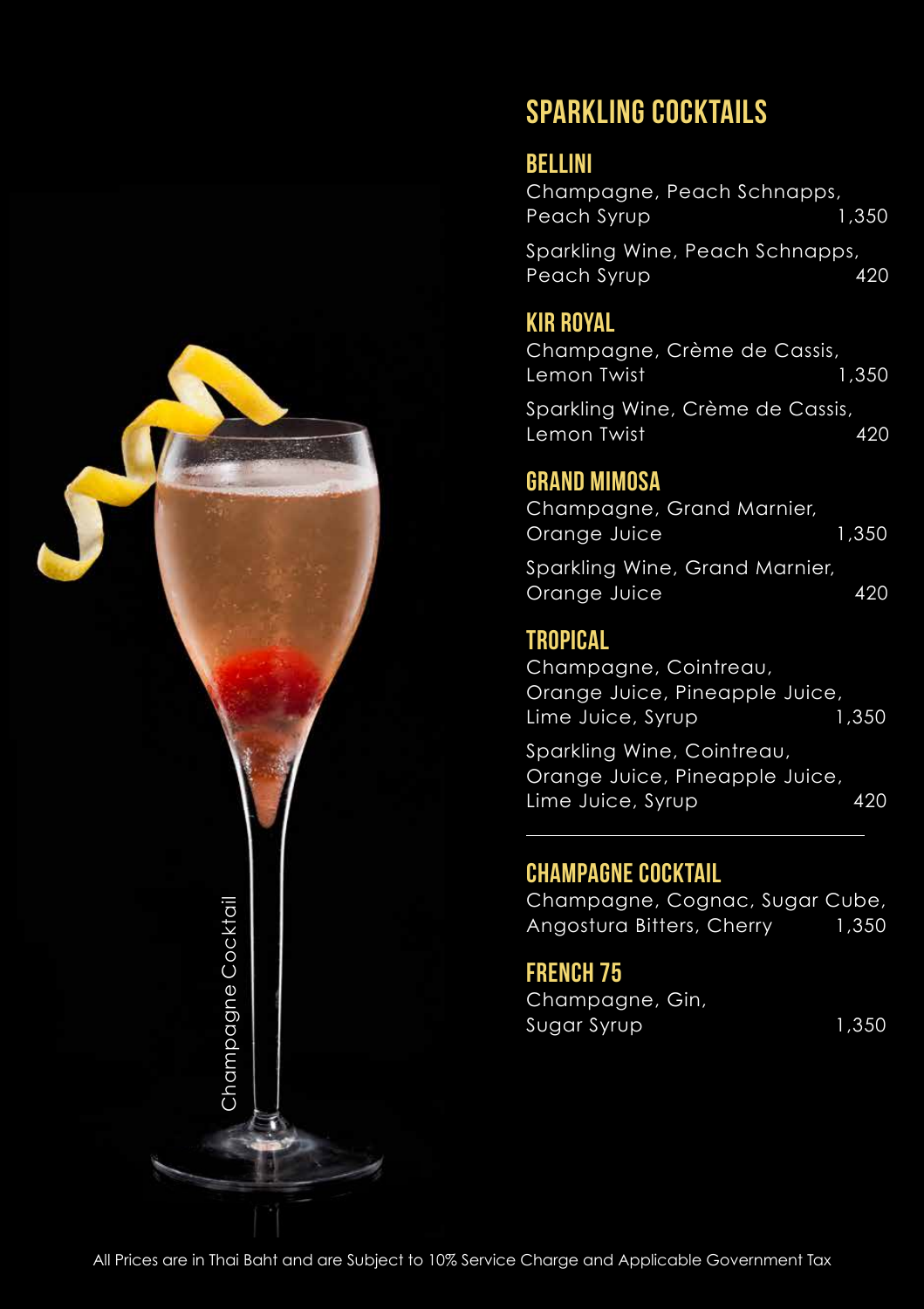# SIGNATURE COCKTAILS

# FLIRT WITH ME 320

Absolut Raspberry Vodka, Raspberry Puree, Cranberry Juice, Pineapple Juice, Rose Syrup

#### RIVER BREEZE 325

Havana Club 3 Yrs, Midori Liqueur, Passion Fruit Puree, Syrup

#### CLOUD 89 325

Absolut Vodka, Blue Curacao, Lychee Juice, Lime Juice, Grenadine Syrup

## AFTER SUNSET 320

Absolut Vodka, Raspberry Puree, Passion Fruit Puree, Syrup

#### Volti's Spritz 320

Aperol, Sparkling Wine, Soda Water, Slice of Orange  $\tilde{\epsilon}$ 

#### Tom Yam Spicy 290

Mekhong Thai Spirit, Sweet & Sour Mixed, With Tom Yum Ingredients

#### PASSION OF SIAM 290

Mekhong Thai Spirit, Passion Fruit, Fresh Lime, Peppermint Leaves, Brown Sugar

# THAI-INSPIRED COCKTAILS

| <b>THAI SABAI</b><br>Mekhong, Lime Juice,<br>Thai Sweet Basil Leaves, Syrup                                                  | 250 |
|------------------------------------------------------------------------------------------------------------------------------|-----|
| <b>HUA HIN BEACH HOUSE</b><br>Mekhong, Mango Juice, Fresh Mango,<br><b>Fresh Mint Leaves</b>                                 | 250 |
| <b>ONE NIGHT IN BANGKOK</b><br>Mekhong, Lime Juice, Vanilla Syrup,<br>Fresh Rose Apple, Fresh Grapes                         | 250 |
| THE GOLDEN RIVER<br>Mekhong, Passion Fruit Puree,<br>Orange Juice, Orgeat Syrup                                              | 250 |
| <b>TOM YUM MOH DIN</b><br>Mekhong, Lemongrass, Kaffir Lime Leave,<br>Galangal, Chili Skin, Lime Juice,<br>Syrup, Brown Sugar | 290 |

Tom Yum Moh Din

All Prices are in Thai Baht and are Subject to 10% Service Charge and Applicable Government Tax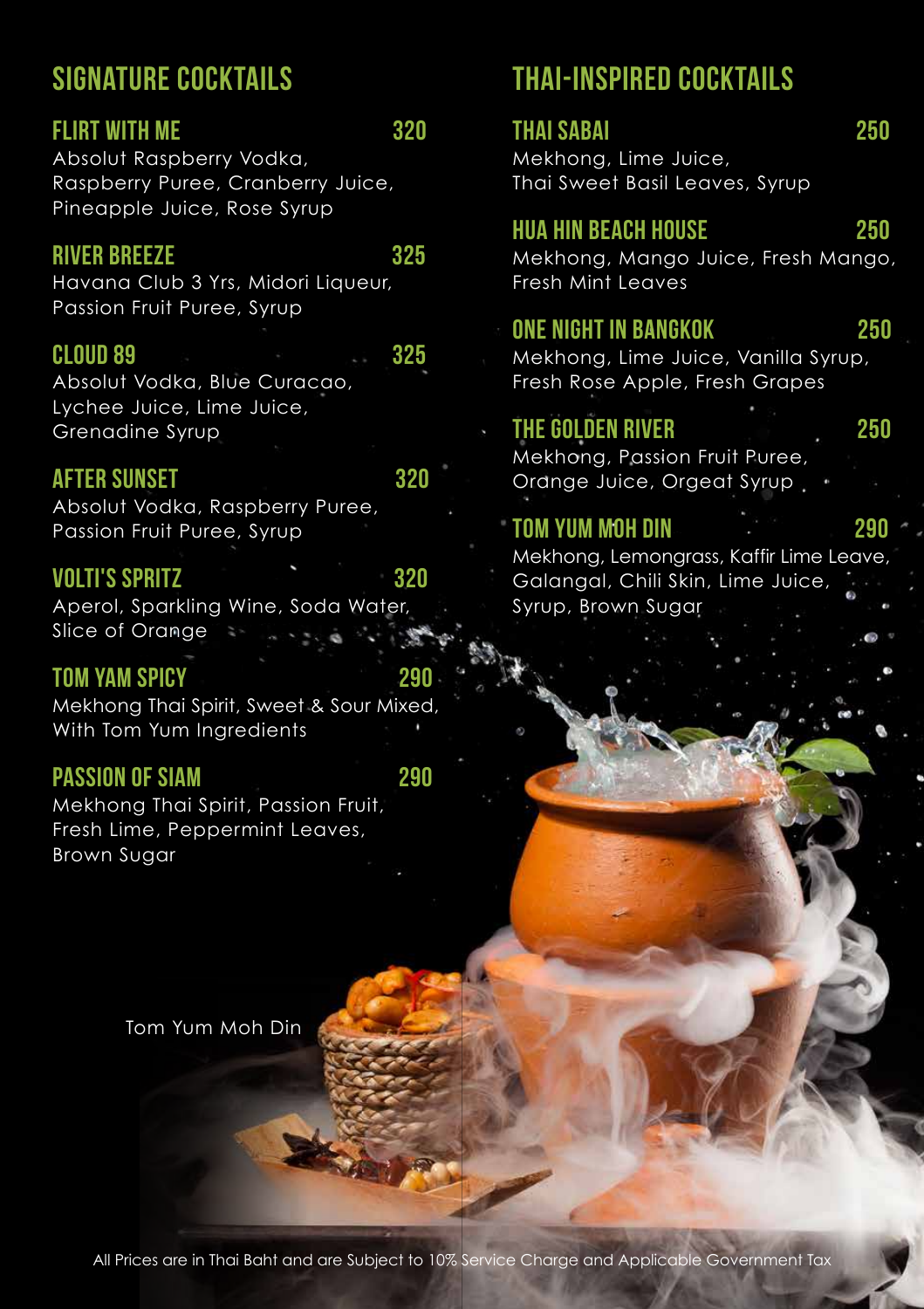# NON-ALCOHOLIC COCKTAILS

#### Basil Lemonade 220

Fresh Lime Juice, Ogreat Syrup, Fresh Lemongrass, Fresh Basil Leaves, Ginger Ale

## DR. JOHN'S FRUIT CUP 220

Cranberry Juice, Fresh Lime Juice, Ginger Ale, Raspberry, Blueberry, Strawberry Puree

## Mango Coco 220

Fresh Mango, Fresh Pineapple, Coconut Cream, Sugar Syrup

# STRAWBERRY SUNRISE 220

Strawberry Puree, Orange Juice, Lime Juice, Sugar Syrup

## Paradise 220

Cranberry Juice, Fresh Mint Leaves, Lime Juice, Sugar Cube

#### Chao Praya Breeze 220

Lychee, Fresh Mint Leaves, Lime Juice, Lychee Syrup

#### FRUIT PUNCH 220

Orange Juice, Pineapple Juice, Lime Juice, Grenadine Syrup